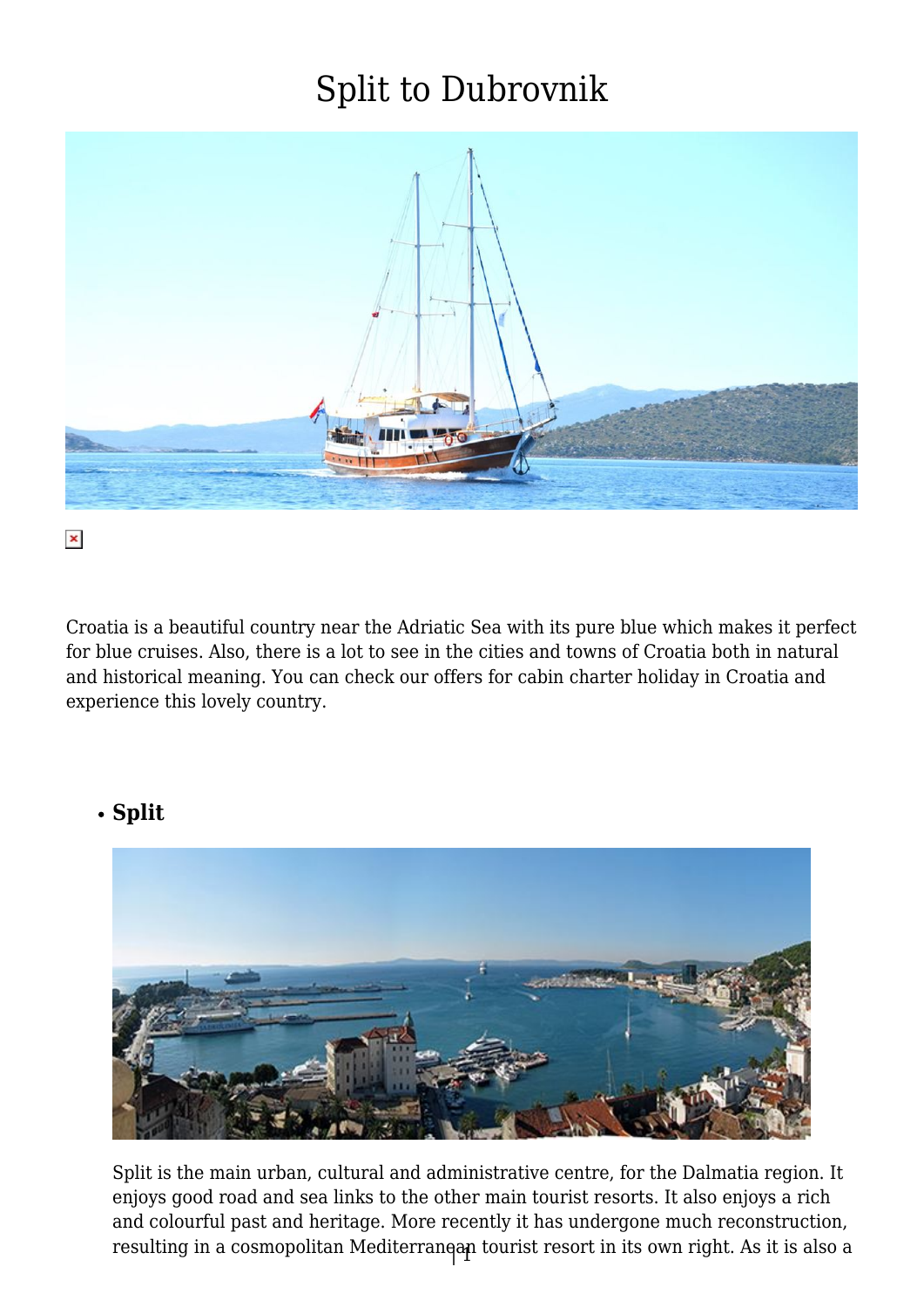major port, it is perfectly positioned as a starting/finishing destination for Sailing yacht, or Crewed gulet charters.

#### **Milna**



Milna is a large import historic and cultural centre, that has special protection to preserve these features. There is a very large harbour and many religious buildings and churches, plus Works of art. Lisboa bay also has some Gothic church ruins. Closely situated to the harbour are some nice coves with sand and pebble beaches, providing ideal swim stops and yacht anchorages. These include; Pasika, Osibova, Lucie, Maslinova and Bobovisa.

#### **Hvar**



| 2 Hvar town, on Hvar island, offers much history and culture and is also a very busy and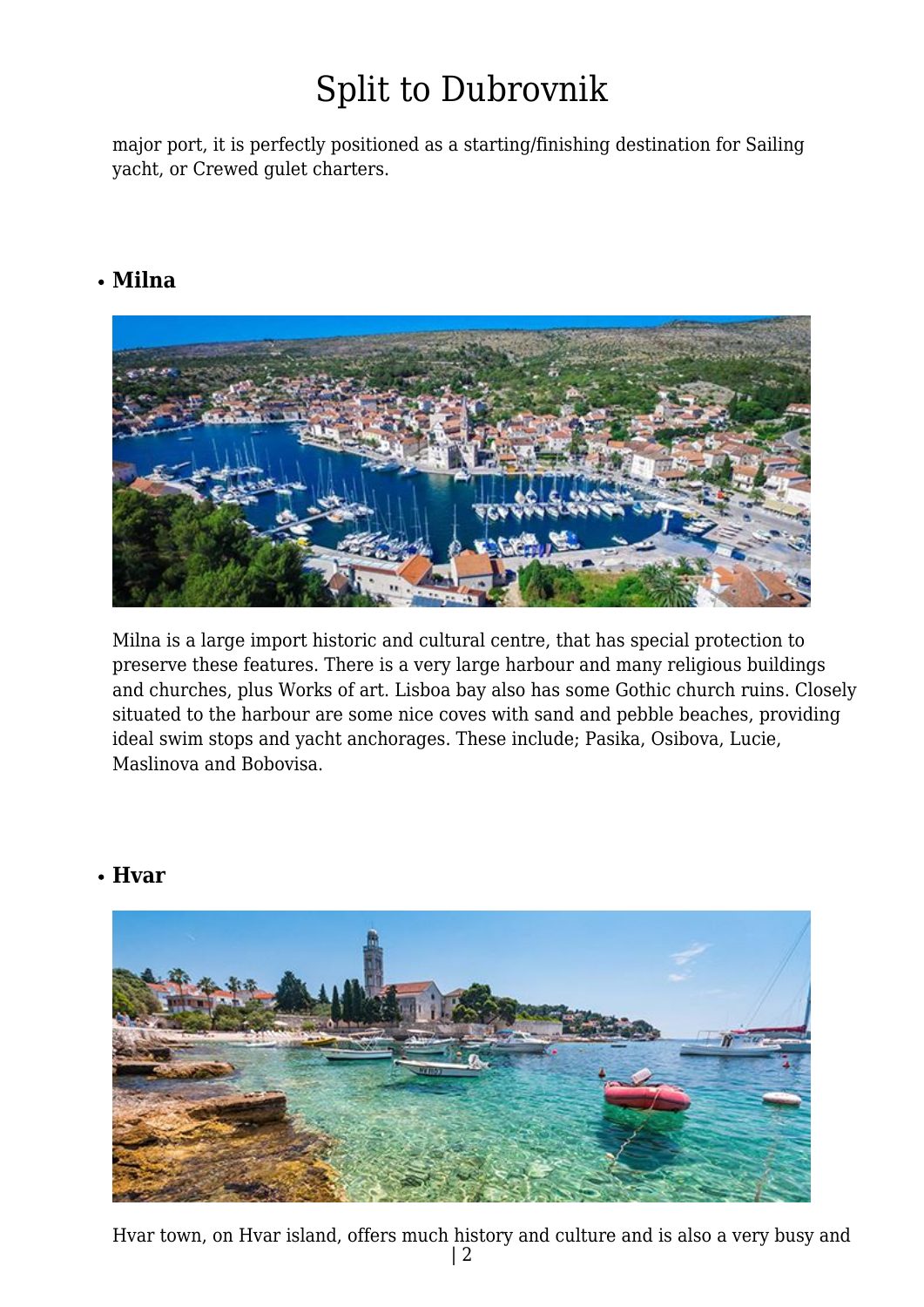popular tourist resort. Some of the attractions include the comfortable and agreeable climate, the pleasant natural environment. Plus, plenty of accommodation choices and local cuisine. It operates as an all year round resort, not just seasonal. As it is also fast becoming a chic and trendy choice, with the increase of Spa and sport and facilities. There are also many options for anchoring, whilst on your charter voyage.

#### **Vis**



Vis now rated as one of the top 5 Croatian holiday island resorts. However, this small island has a very different past. Whilst you will see evidence of several ancient historic sites, during the past century the island was used as a military base, because of its strategic position. It was made available in 2008. This beautiful island has many vineyards and superb beaches, plus the surrounding sea is rich with fish, mainly the blue variety ( sardines, mackerel and anchovies) A perfect stopover, on your charter programme.

#### **Vis / Komiža)**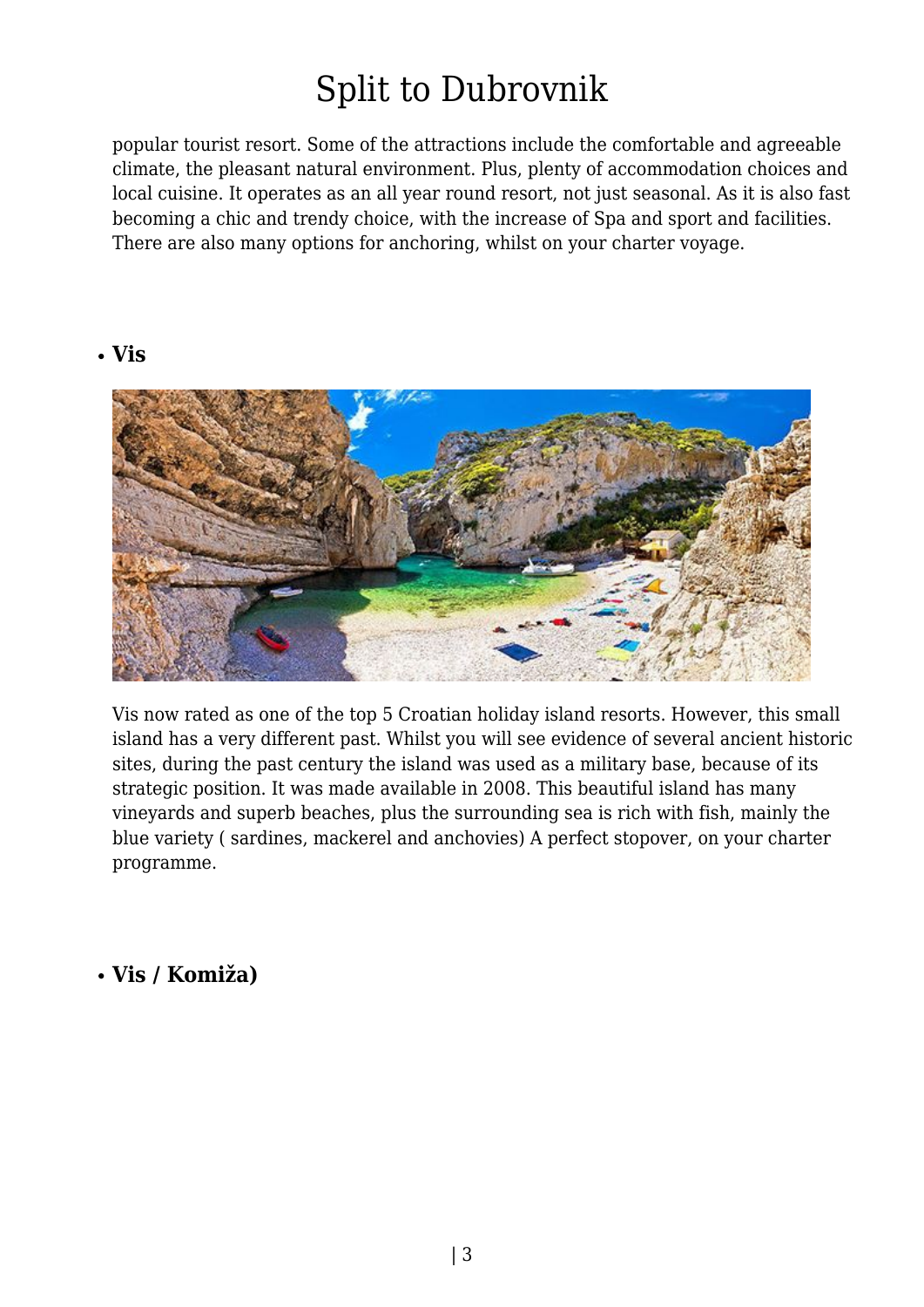

This small resort is located in a very deep bay on the western side of Vis island and enjoys a pleasant Mediterranean climate all year round. Interesting and sheltered anchorage.

#### **Korcula**



Korcula island one of the greenest island s in the Adriatic sea. Along with the beautiful and natural environment, the island is also rich in history and culture(birthplace of Marco Polo)Korcula town is the main town on the island and has a history of shipbuilding. There are also numerous beaches and bays, ideal for providing sheltered relaxing yacht anchorages.

#### **Mljet**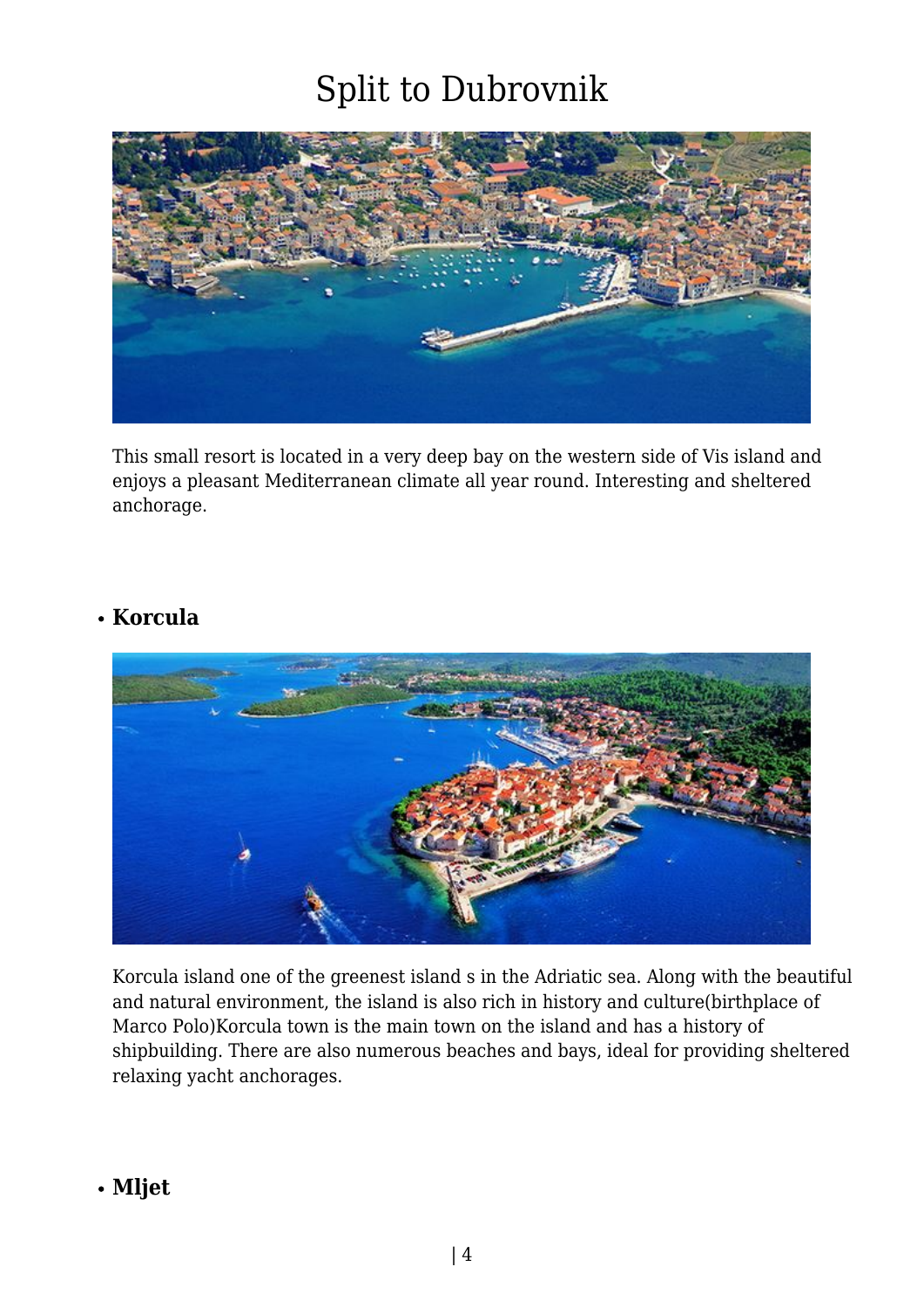

Mljet is one of the larger Adriatic islands. Parts of which are National Parkland, due to its natural beauty and lakes. The island is also rich in history and culture and numerous bays and beach to explore from your gulet charter cruise.

#### **Sipan**



Maslinica is a picturesque settlement on Solta island, unspoilt by mass tourism, where it is still possible to enjoy peace and quiet. The neighbouring bays are rocky but enjoy some degree isolation and privacy. A perfectly relaxing way to end your tour, before disembarkation in Split.

#### **Dubrovnik**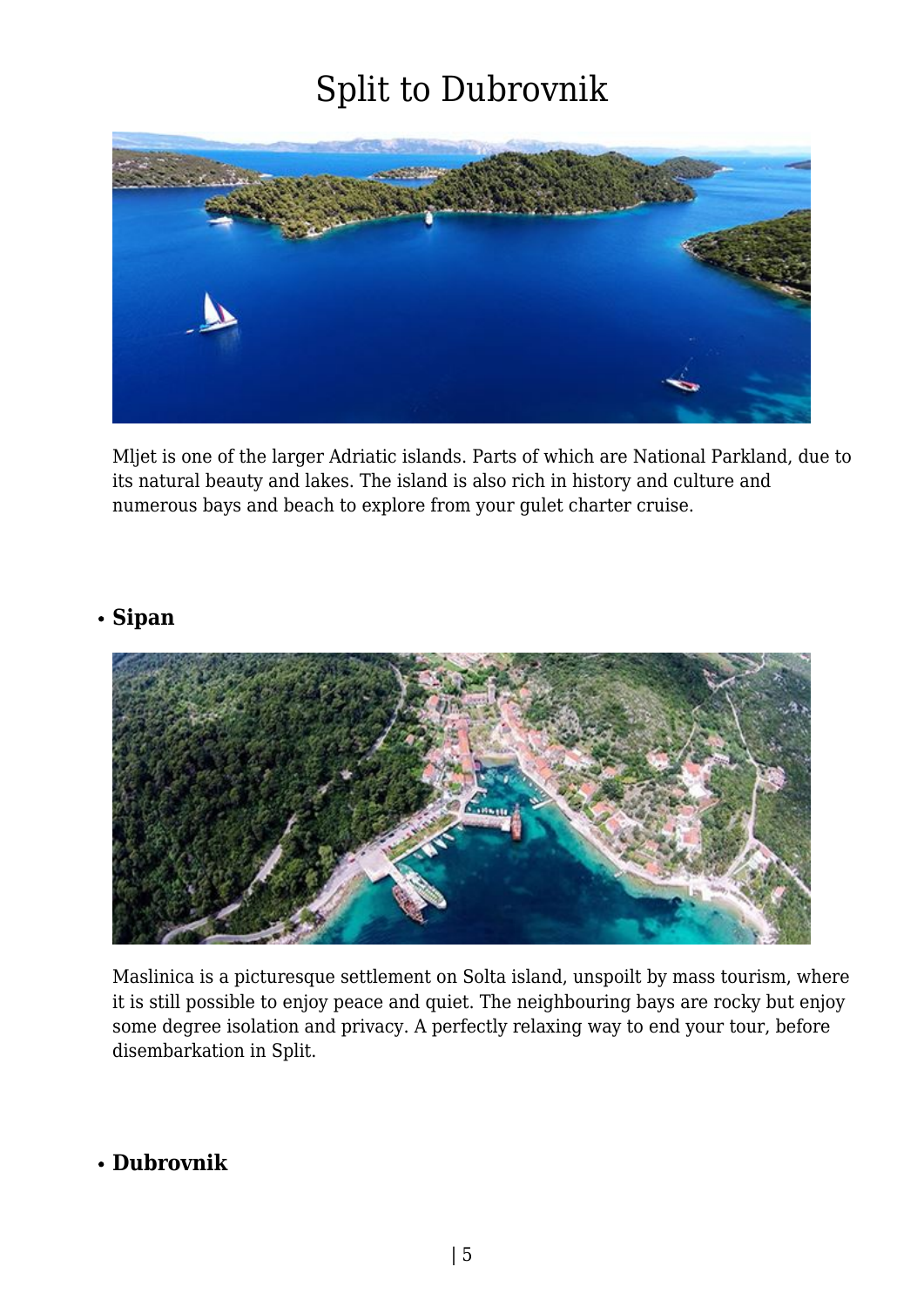

Possibly one of the most famous and historical cities on the whole Mediterranean. The city has a rich and cultural past and more recently has endured natural disasters and conflict. It still manages to retain its famous and important historic architecture. As well as being a special and interesting place to visit in its own right. It is also a popular port for Crewed gulet charter voyages Embarkation/Disembarkation and associated services.

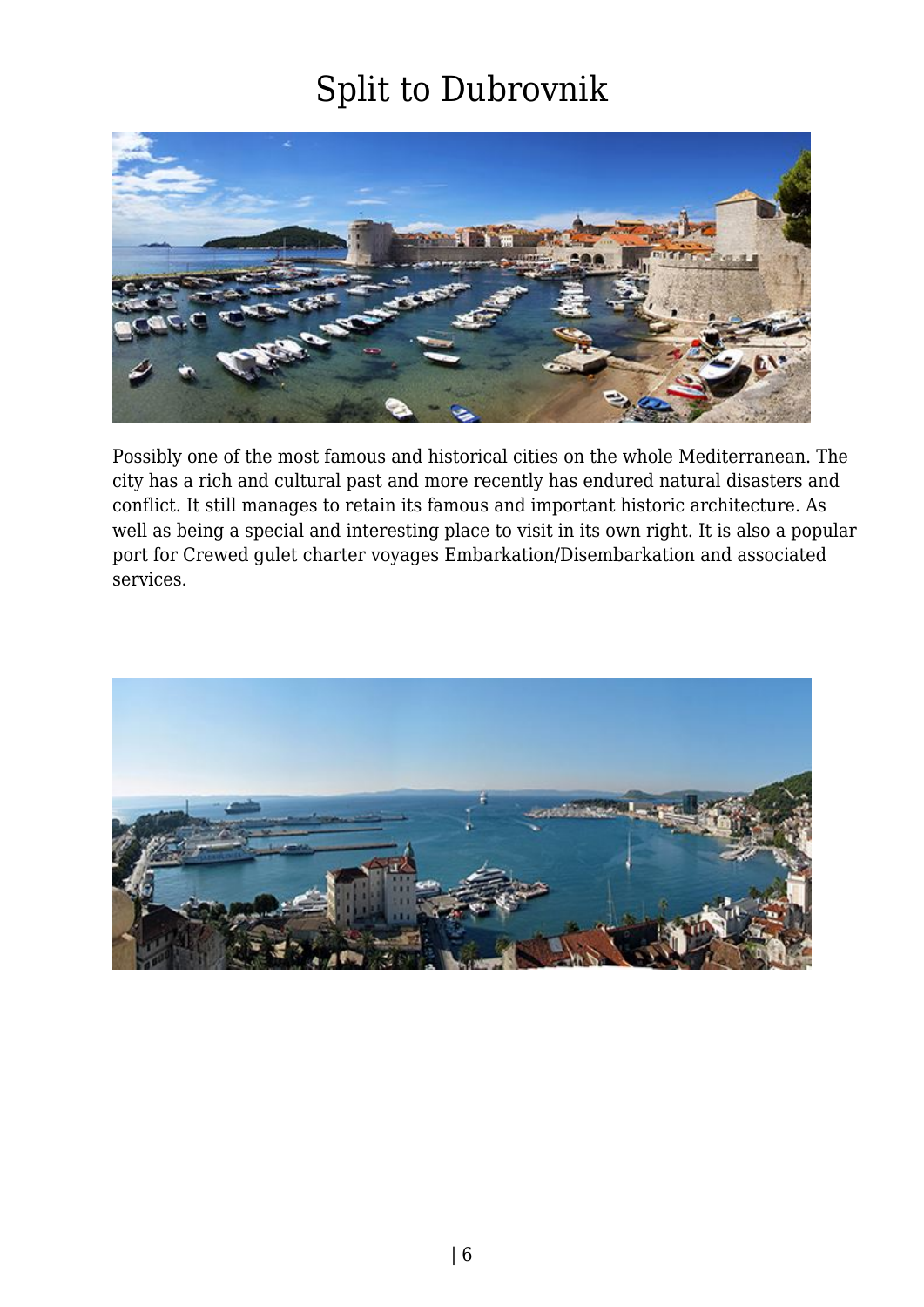



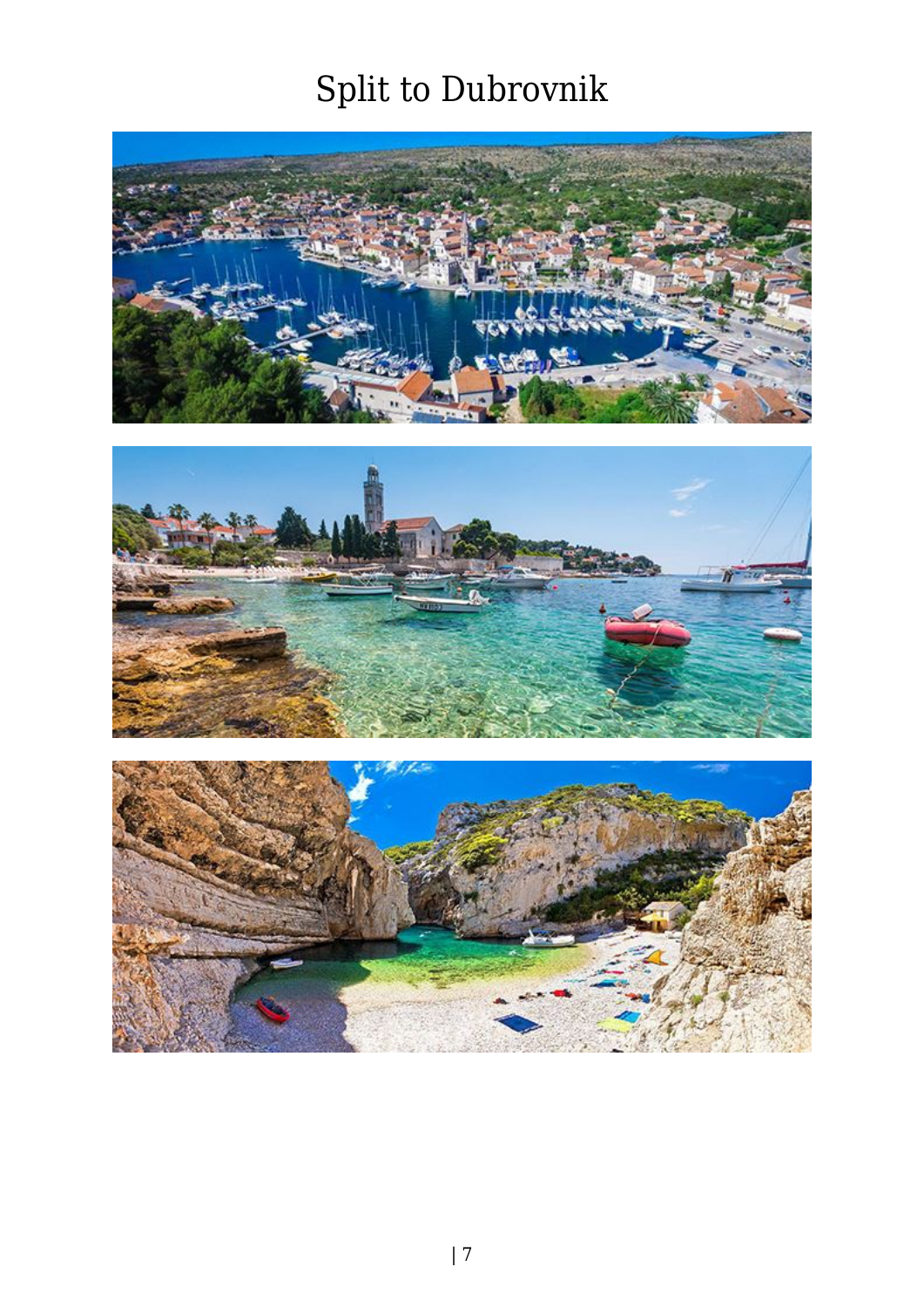